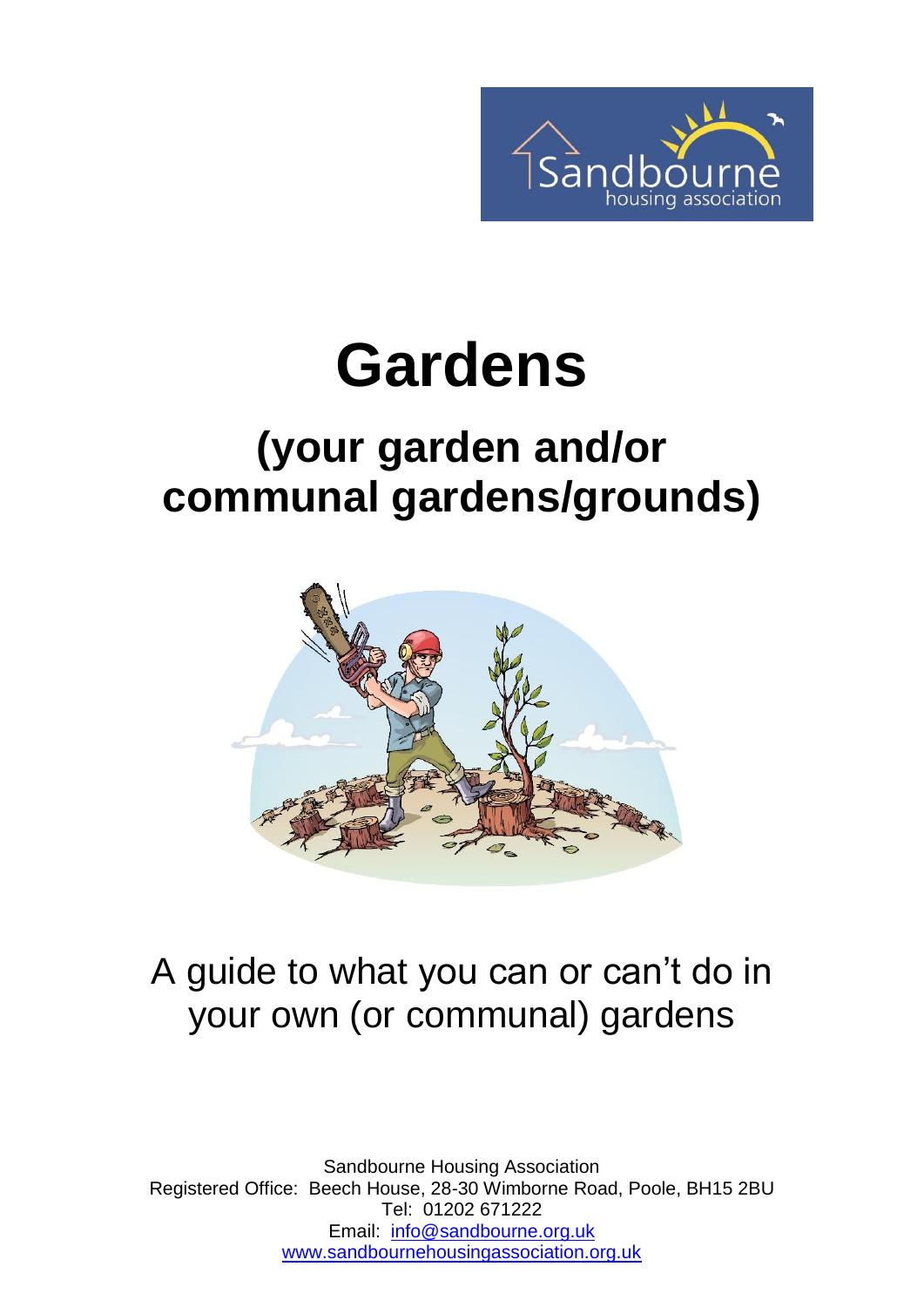### **Introduction**

In this leaflet we will try to address some of the common issues that are raised regarding gardens and communal gardens/grounds (not car parking areas). In particular, this relates to topics such as trees, bushes, sheds, smoking, noise and sunbathing.

We have tried to cover most eventualities in this leaflet but please contact the office if you want to know about something that we haven't covered.

Please bear in mind that much of the information we are talking about here relates to individual gardens and there are different guidelines and rules that apply for shared communal gardens and grounds.

We add articles in the Sandbourne newsletter to act as a reminder for the more common issues.

**Important: If you are on a starter tenancy agreement (which normally lasts for one year) you are not allowed to make any alterations/additions or improvements to your home or garden during that period. After that, you will need to seek our permission.**

In this leaflet, the use of 'you' applies to all of our occupiers whether you are a tenant, leaseholder or a shared owner.

The use of 'us' or 'we' refers to Sandbourne Housing Association.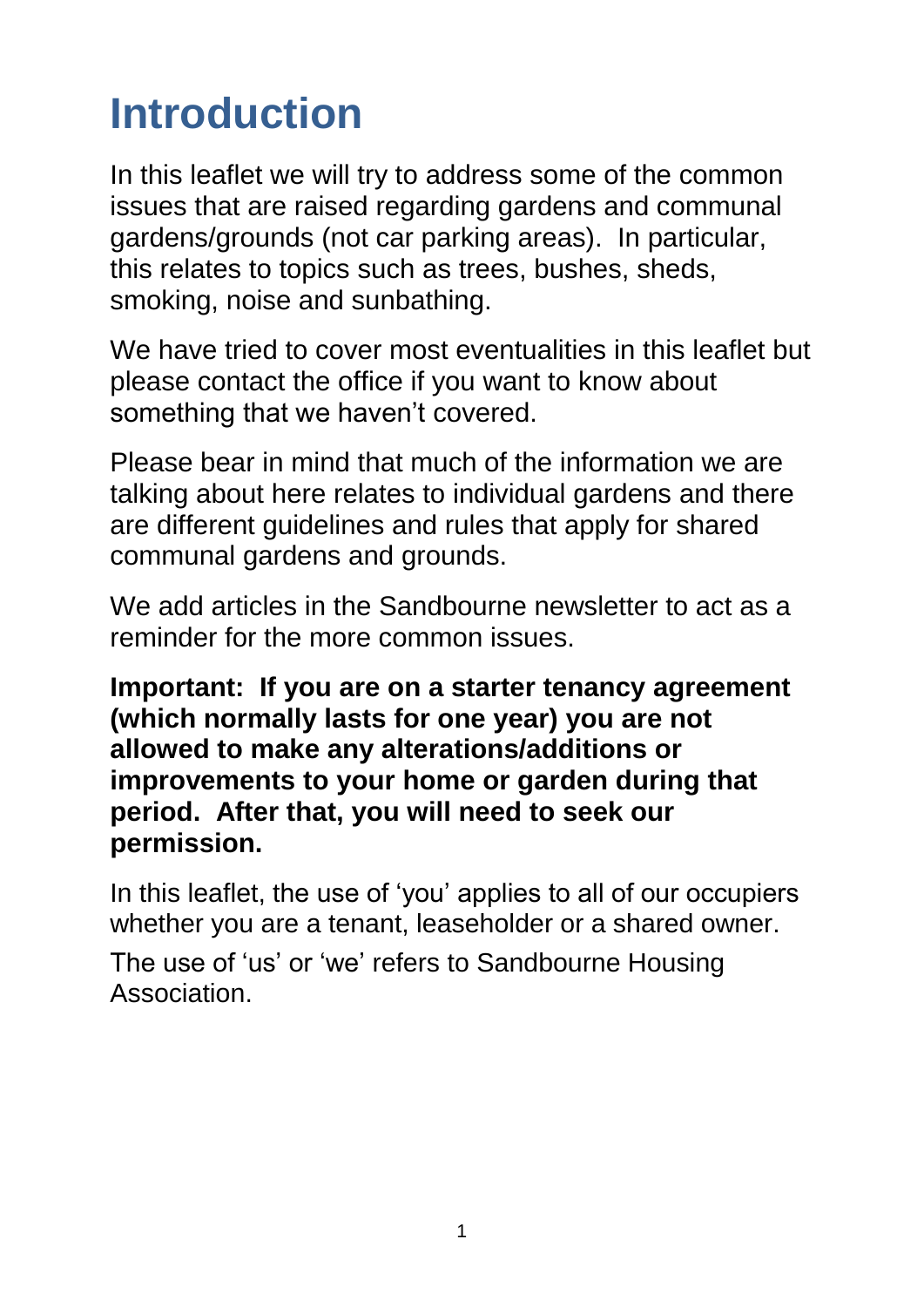# **On a general point**

The first thing we would say is that you should always think about what you are doing and be considerate when undertaking activities asking yourself how this might impact on your neighbours.

Provided that what you or they wish to do is lawful and reasonable, then please remember that it is their home, as yours is your home. What you or they are doing might not be to everyone's own standard or taste, or undertaken at the time you or we would do it, but that does not make it illegal or wrong. Both we, as a landlord, and you need to accept that even if we don't like it there is a wide variety of lifestyles, standards and tastes out there that we all have to accept, or at least agree to disagree with.

#### **My neighbour's garden is a mess what can be done?**

You can report this to us as all our tenants have to take reasonable care of their own gardens as part of their conditions of tenancy. We cannot normally impose things that people must do, for example we cannot say that you must cut the grass once a week, must not gravel the garden, must not lay a patio or not put up a washing line, etc. We cannot normally control the plants you might wish to plant or if you want to have a pond, etc.

### **Can I mow my lawn when I like?**

Yes, but please be considerate towards your neighbours and do not mow your lawn very early in the morning or late at night.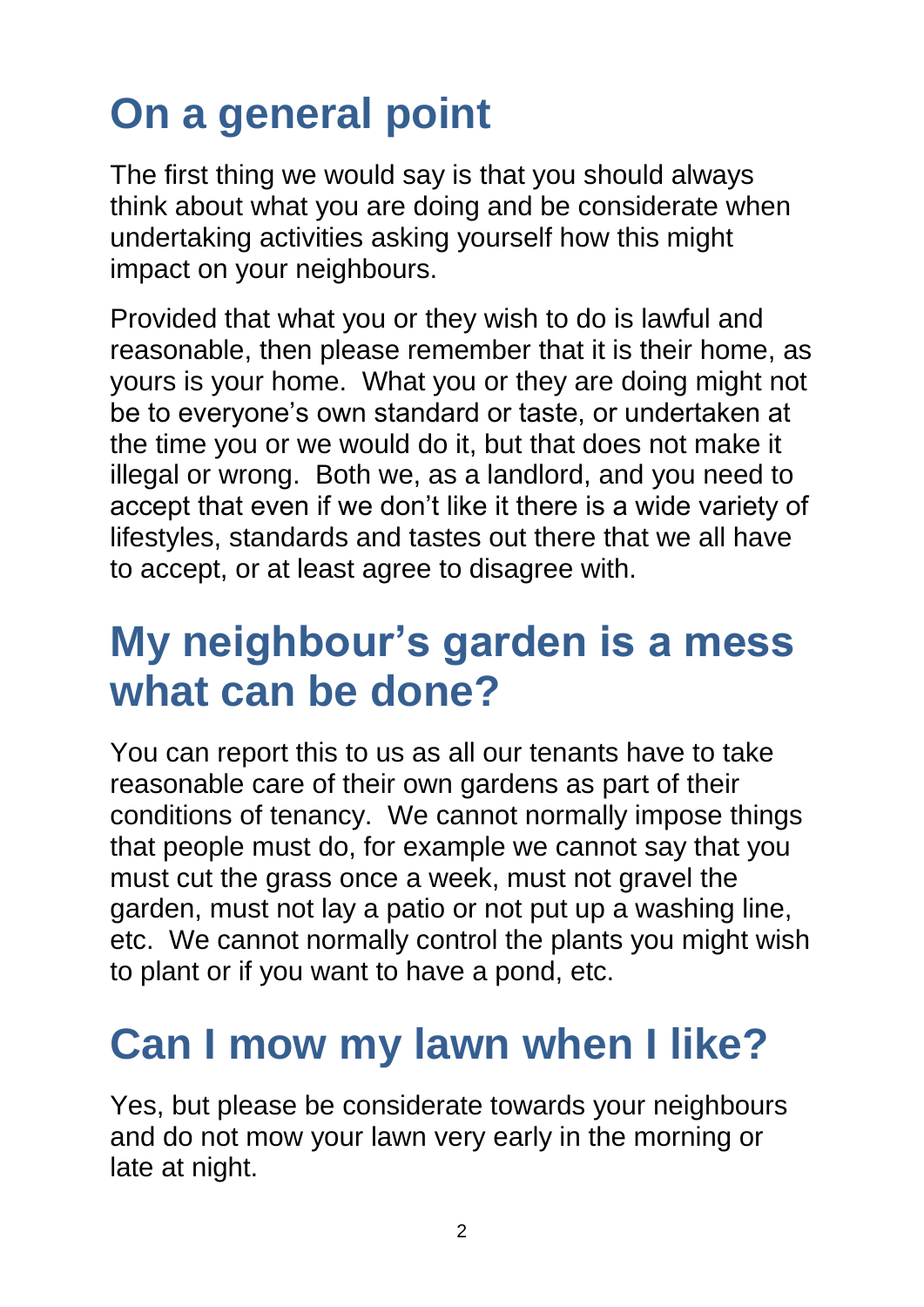### **Can I pick fruit off either my neighbour's shrub/trees or off those in communal grounds (public space)?**

There's no written law about who owns the fruit that's hanging into a public space, but there is a common law about neighbours. "If fruit hangs over from your neighbour's tree into your yard, then that fruit is technically yours or you can cut those branches out''.

### **Can I trim my neighbour's shrub/tree?**

As a general rule of law, you can trim back any part of any shrub/tree that is hanging over/encroaching onto your property, unless it has a Tree Preservation Order (PTO), which the council will have registered details of. You cannot make your neighbour do it or make them pay for it. If you suffer any damage from the overhanging branches, the neighbour is not liable because your remedy is to trim the encroaching branches.

### **Can I cut branches overhanging my garden?**

You can cut the branches and/or roots back up to the limit of your property boundary, say your garden fence, unless there is a preservation order, which the council will know about. However, you are not allowed to go into a neighbour's garden without permission to cut a shrub/tree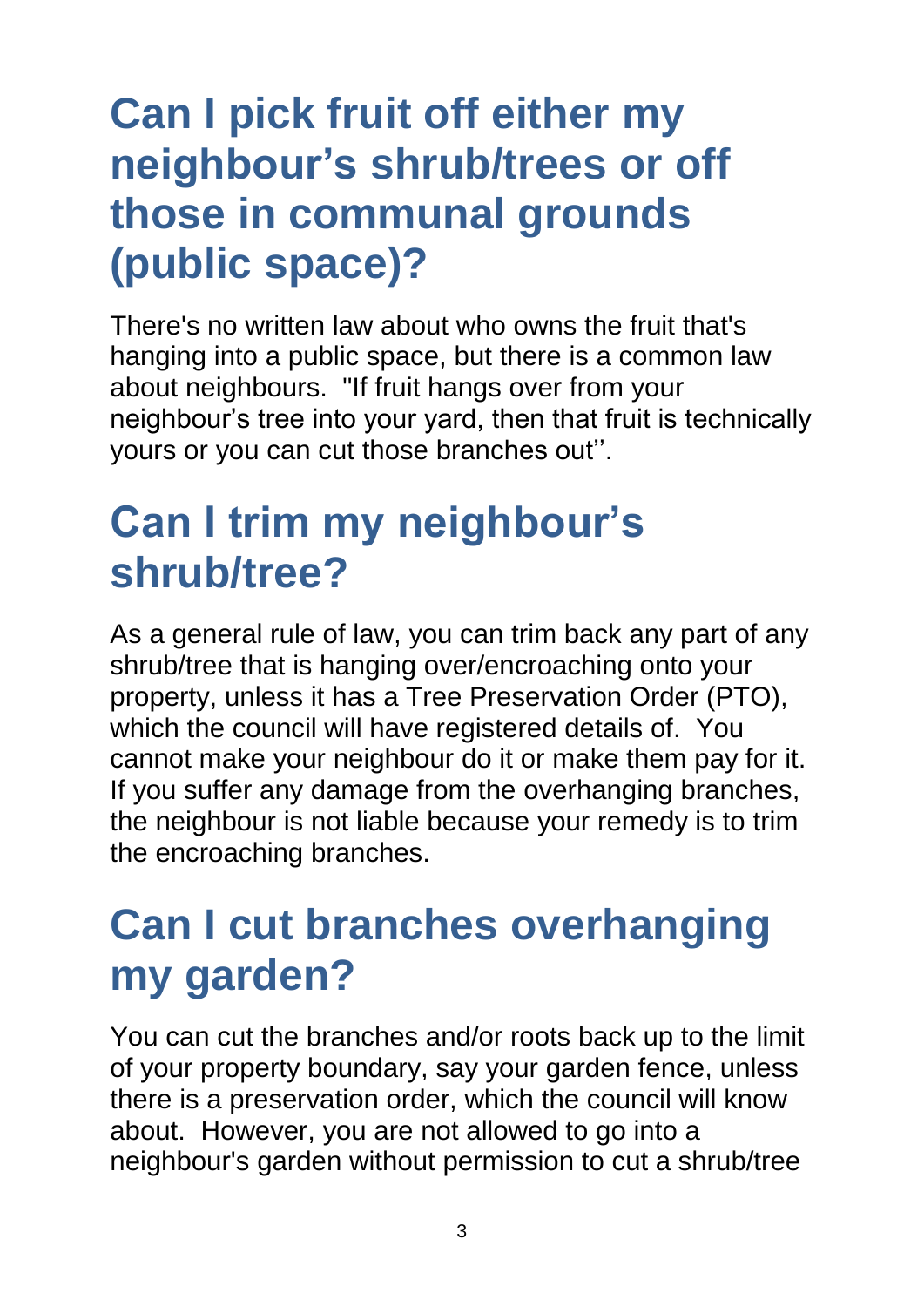back. Nor can you lean over into their garden to cut back the 'offending' branch – you will be trespassing.

#### **What should I do with branches that I have cut back?**

You should first offer the branches to your neighbour. If your neighbour does not want to take them (they are not required to), then you should dispose of them responsibly.

### **Am I allowed to cut down a neighbour's shrub/tree?**

By law, you have the right to trim branches and limbs that extend past the property boundary line into your garden. However, the law only allows shrub/tree trimming and shrub/tree cutting up to the property boundary line. You may not go past the property boundary line or onto the neighbour's property or destroy the shrub/tree.

### **Can I cut back or remove trees/shrubs/plants in the communal grounds?**

No, unless they are ones that we have previously agreed and continue to agree that you can look after. We employ grounds maintenance contractors to undertake this work. You might injure yourself or others and you could be accused of causing criminal damage and therefore be in breach of the criminal law and your tenancy or lease.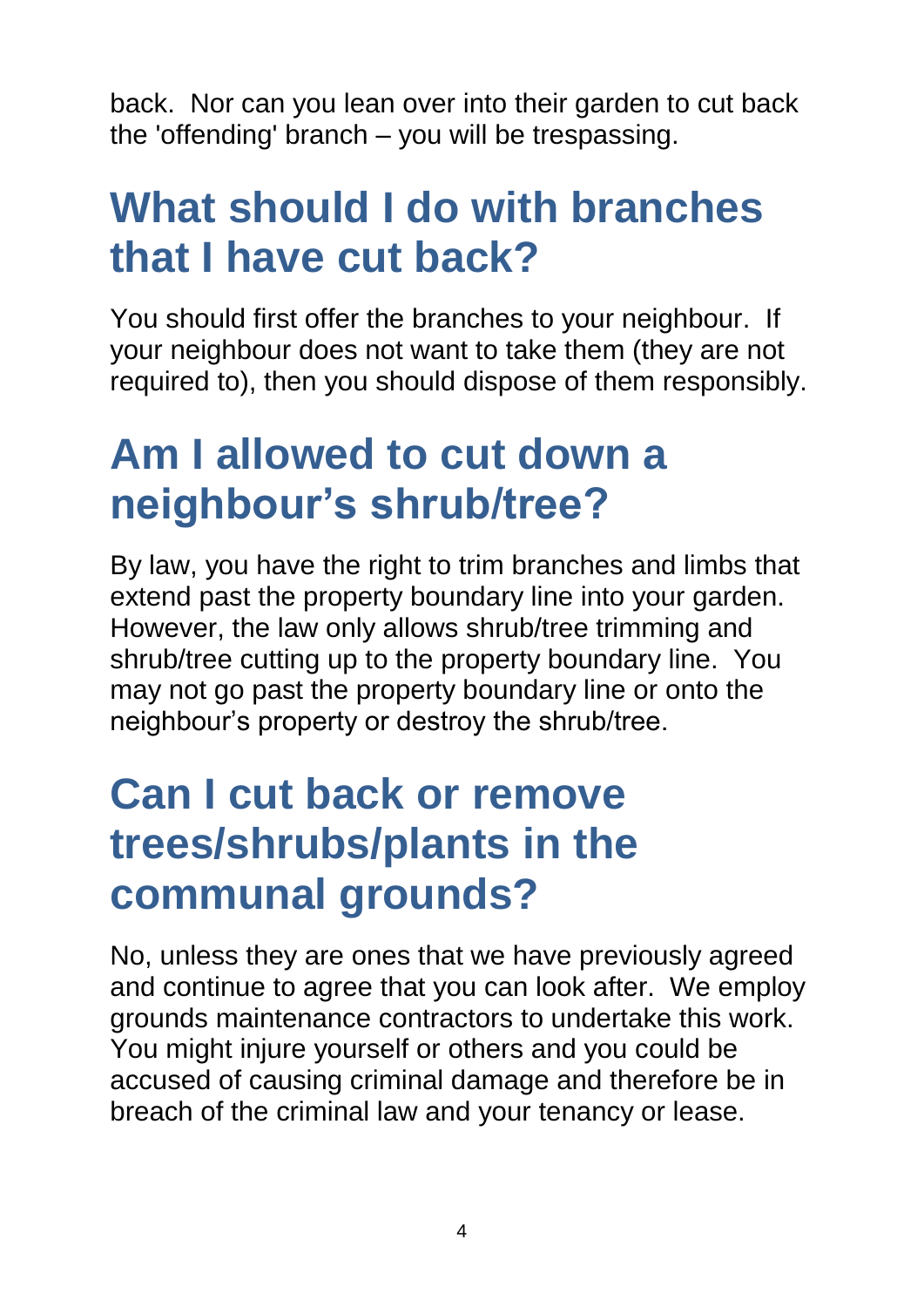### **Who is liable if my tree falls on my neighbour's property?**

When a tree falls over onto a neighbour's property, that neighbour should submit a claim to their insurance company immediately. The insurance company is usually responsible for taking care of the damages. This is also true if the tree falls over due to an act of nature.

#### **What happens if a tree falls on my neighbour's house?**

If your tree falls on your neighbour's house, the basic (and almost always applied) rule is that the insurance policy of the property that was damaged pays for the loss. In other words, if your tree falls on your neighbour's house, your neighbour's homeowners' insurance covers the damage to your neighbour's house.

### **Who is responsible when a neighbour's tree falls onto my property?**

Trees can be tricky, but for the most part homeowners are responsible for what falls into their own yard. So if your neighbour's tree falls in your yard, your homeowners' insurance would typically help cover the cost of removing the tree and remedying the damage it caused.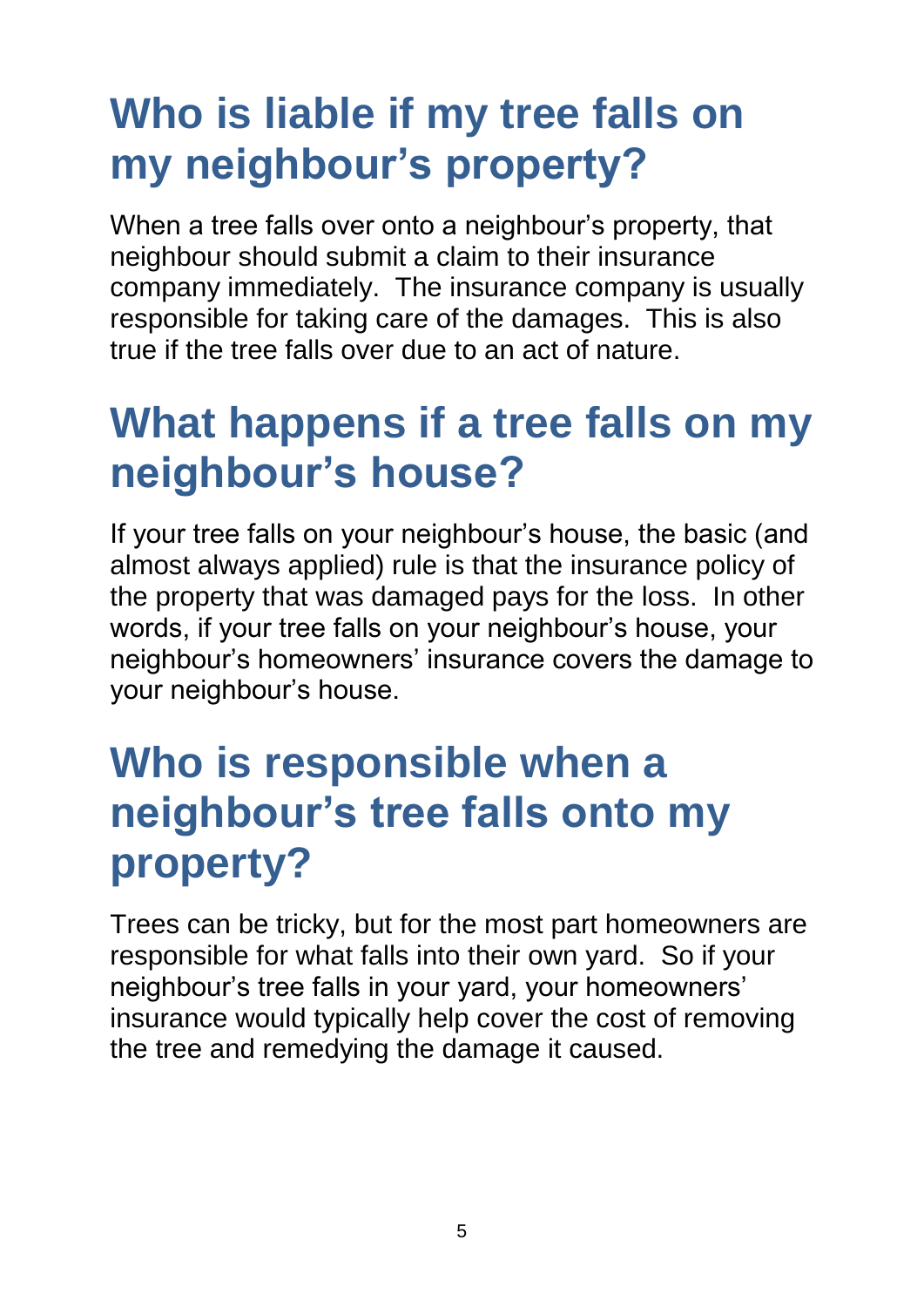### **Is a fallen tree covered by homeowner's insurance?**

Homeowners' insurance typically covers the cost of removing the tree or shrub that has fallen on an insured's structure.

### **Is wind damage covered by insurance?**

Most homeowners' insurance policies will provide cover for roof damage caused by unpreventable reasons such as vandalism or fire ... although wind, rain, and hail are covered by your home insurance policy, there are many factors that determine if your damage will be covered and, if so, how much you will be reimbursed.

### **What is the law for nesting birds in gardens, bushes, and trees?**

All birds, their nests and eggs are protected by law and it is thus an offence to:

- 1. intentionally kill, injure or take any wild bird
- 2. intentionally take, damage or destroy the nest of any wild bird while it is in use or being built
- 3. intentionally take or destroy the egg of any wild bird
- 4. have in one's possession or control any wild bird, dead or alive, or any part of a wild bird, which has been taken in contravention of the Act or the Protection of Birds Act 1954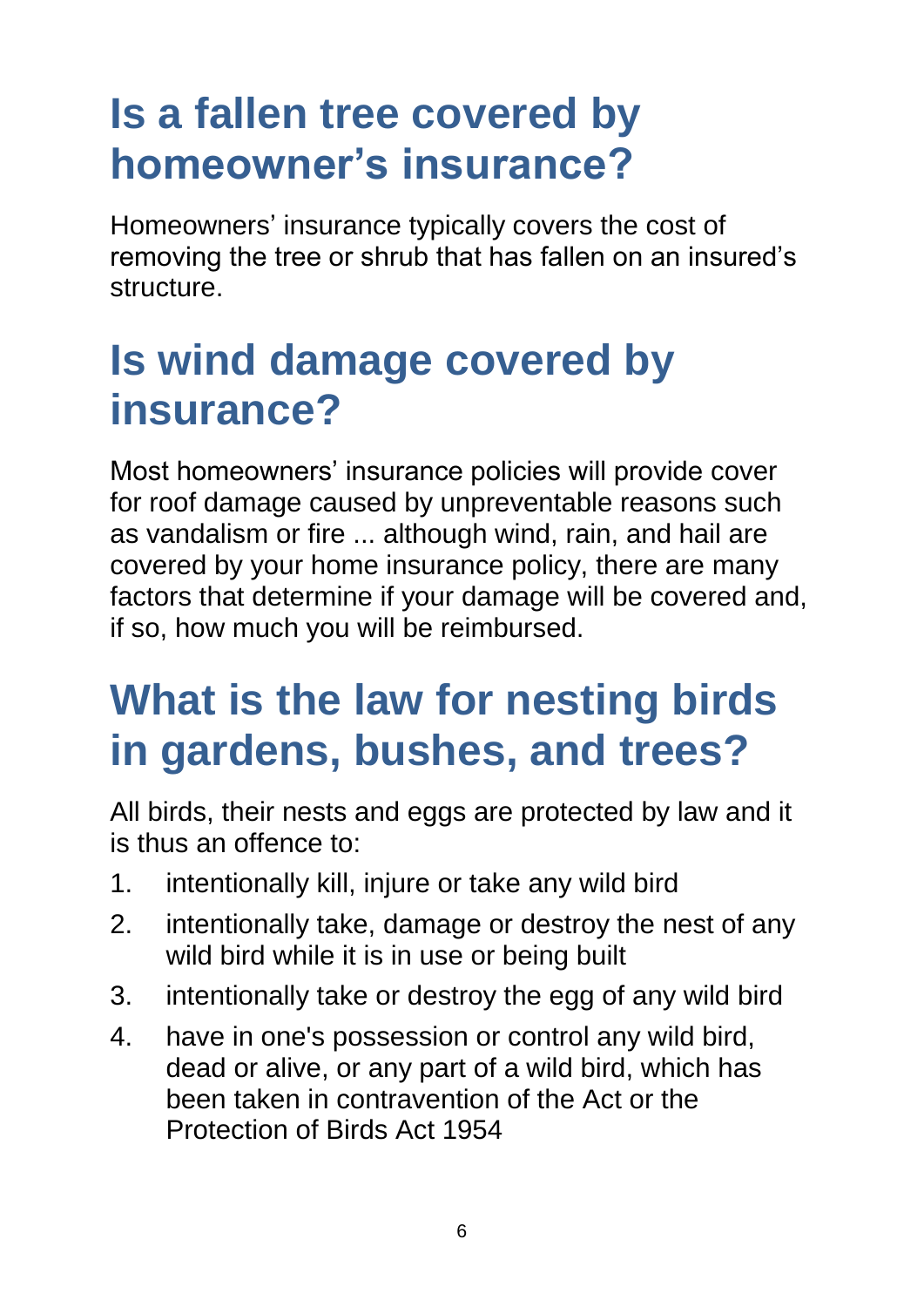- 5. have in one's possession or control any egg or part of an egg which has been taken in contravention of the Act or the Protection of Birds Act 1954
- 6. use traps or similar items to kill, injure or take wild birds
- 7. have in one's possession or control any bird of a species occurring on Schedule 4 of the Act unless registered, and in most cases ringed, in accordance with the Secretary of State's regulations
- 8. intentionally or recklessly disturb any wild bird listed on Schedule 1 while it is nest building, or at a nest containing eggs or young, or disturb the dependent young of such a bird.

### **Can I smoke in my garden or the open communal grounds?**

Yes, you can as long as you are not breaking the law, eg smoking unlawful drugs. However, we would ask that you act reasonably for example do not annoy your neighbours by smoking under their open windows allowing smoke to enter their property, or by communal entrances. Please make sure you dispose of your cigarette butts/rubbish responsibly.

### **Can I have a bonfire or BBQ in my own garden?**

Yes, but we would ask that you are considerate and use common sense, for example: don't light a bonfire or your BBQ if your neighbour has, or you know they normally have, their washing out at that time; don't set it alight near a shed or a fence or someone's home; don't burn toxic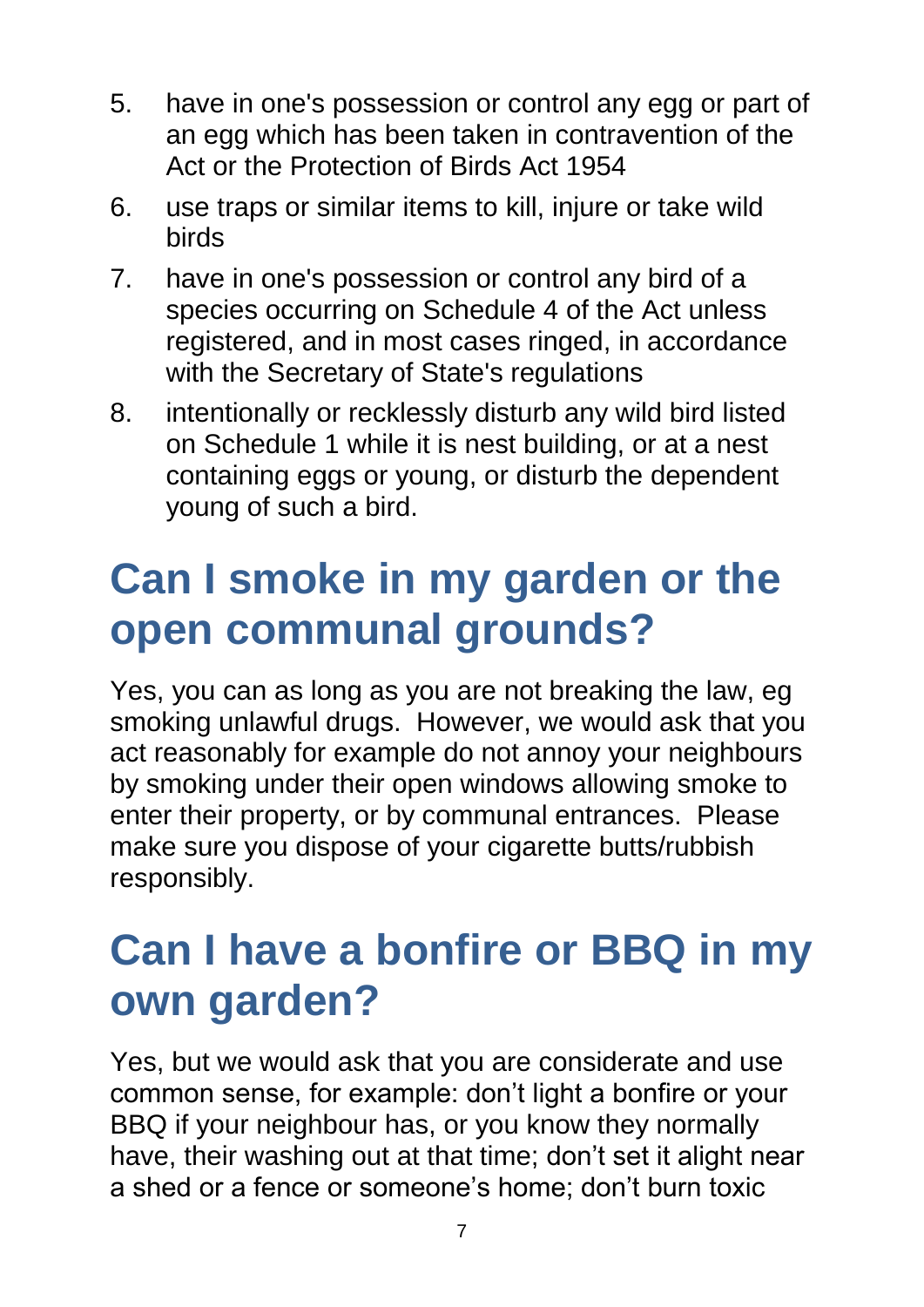substances; and don't leave it unattended or unsupervised (by a responsible adult). Bonfires and BBQs can be annoying but there is no action the landlord can take unless it forms part of a pattern of activity aimed at or likely to cause annoyance or nuisance or damage.

### **Can I have a BBQ in the communal grounds**

No, not without our permission. If permission is granted, then it must not damage the communal grounds and you must dispose of rubbish and hot ashes (letting them go cold first) responsibly. You must also act reasonably, for example do not have it near the communal entrance or windows, or by fences, sheds or trees which might catch fire.

#### **Can someone leave their washing out at any time and what about a rota?**

There is no law to say when or how long washing can stay out for. This includes in communal grounds. We, would however, ask that people be considerate to the needs of their neighbours who might also wish to use the facilities in communal grounds. Sandbourne cannot impose a rota as to when laundry facilities can be used. If you remove a neighbour's washing you could find yourself in trouble with them alleging that items have been damaged, lost or stolen and you could end up being the subject of a complaint to us.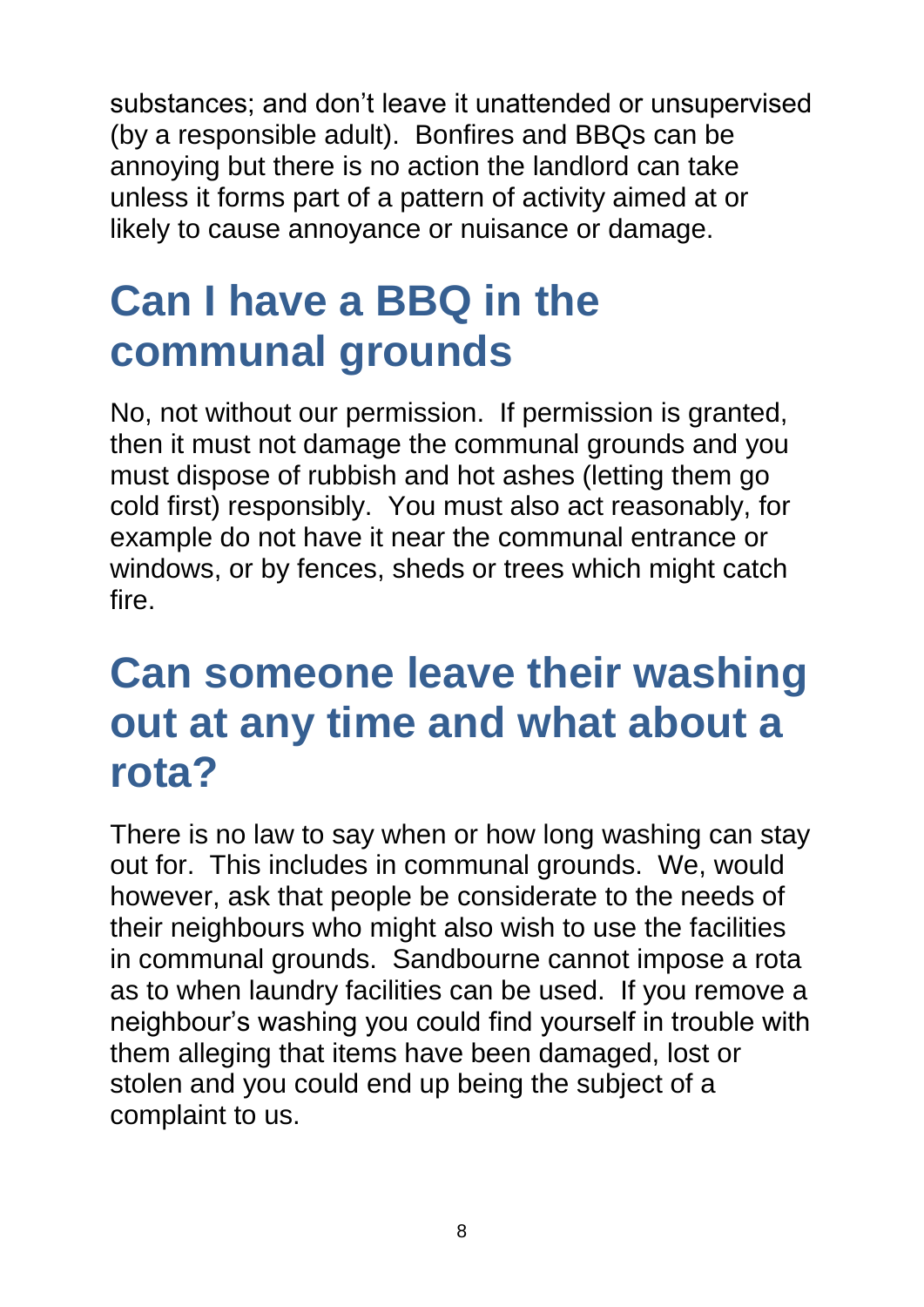### **Can I have a shed or erect a fence or similar structure in my own garden?**

Yes, normally you can in your own garden (not communal areas), provided you ask for our written permission first. We will say what is reasonable and we cannot unreasonably refuse your request. If we refuse, we will have to say why. You will also be expected to agree to maintain and subsequently dispose of any items responsibly and at your own expense.

#### **Can I sit out in my own or a communal garden?**

Yes, you can but we would ask that you act reasonably and consider your neighbours, for example do not obstruct communal footpaths, talk loudly or sunbath directly under neighbour's windows or play loud music at unreasonable times.

### **Can I sunbath in my own garden or in a communal garden?**

Yes, of course you can. However, again, we would ask that you act reasonably for example do not 'indecently' expose yourself, obstruct communal footpaths, or sunbath directly under a neighbour's window.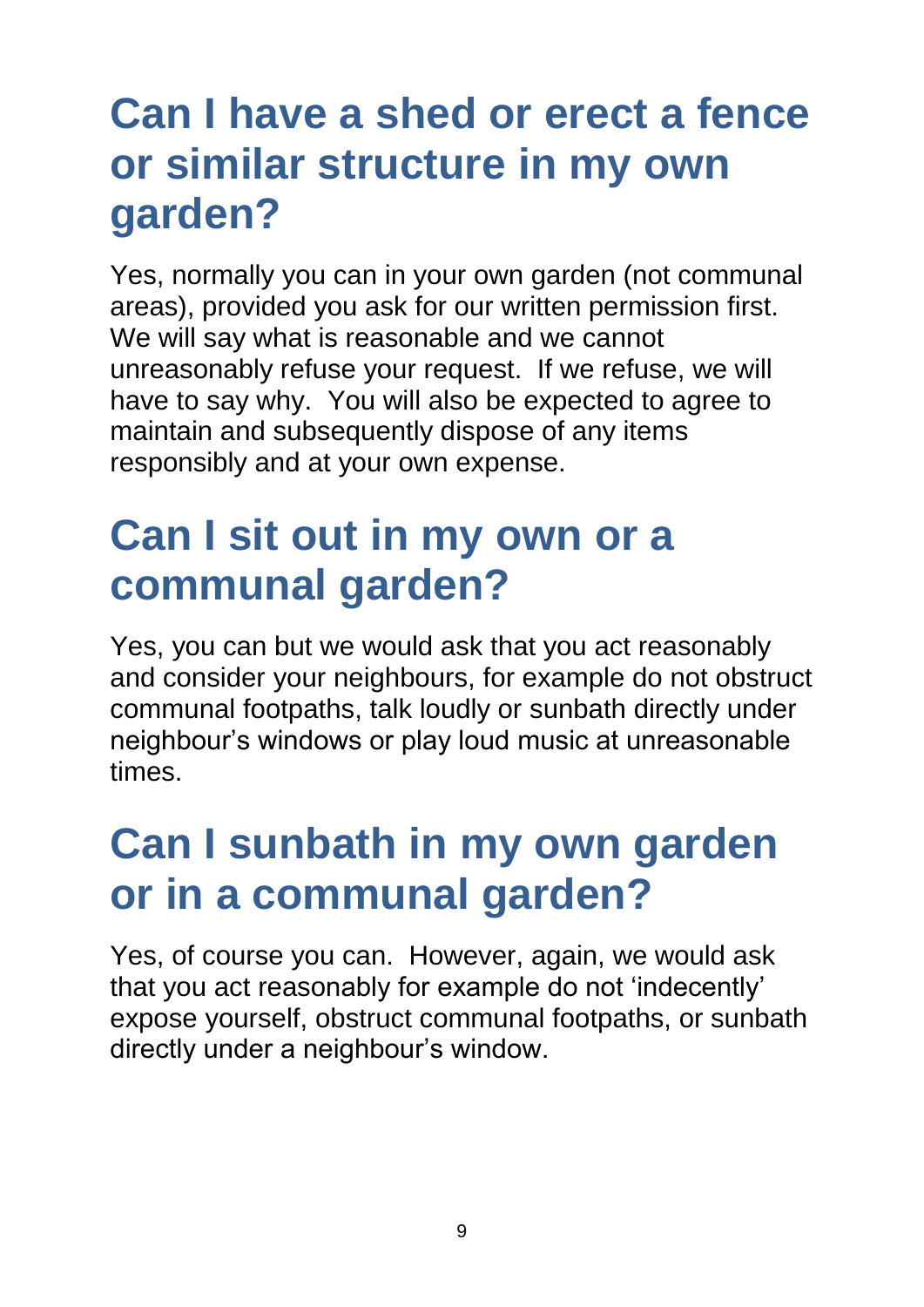### **Can I put a garden bench out or garden furniture in communal grounds?**

No, we discourage this as they are never likely to be placed where everyone would agree for them to be situated. Also, we or you could be held responsible if they are not maintained or cause a hazard or injury.

### **Can I put bird feeders or bird tables in the communal grounds?**

We would prefer you not to as they can attract vermin. We then have to pay for pest control measures, which will then be recharged to everyone's service charge.

### **Can I exercise my pet in the communal grounds?**

No, we would ask that you take your pet (normally a dog) off site and make sure that you dispose of any mess that it might make on the communal grounds responsibly.

### **Can my dog sit with me in the communal gardens/grounds?**

Provided they are kept on a lead and are kept under control, it is permitted for dogs to sit with you (their owner) in the gardens. You should be conscious of those people who do not like dogs, however, and keep your dog at a reasonable distance from them and under control at all times.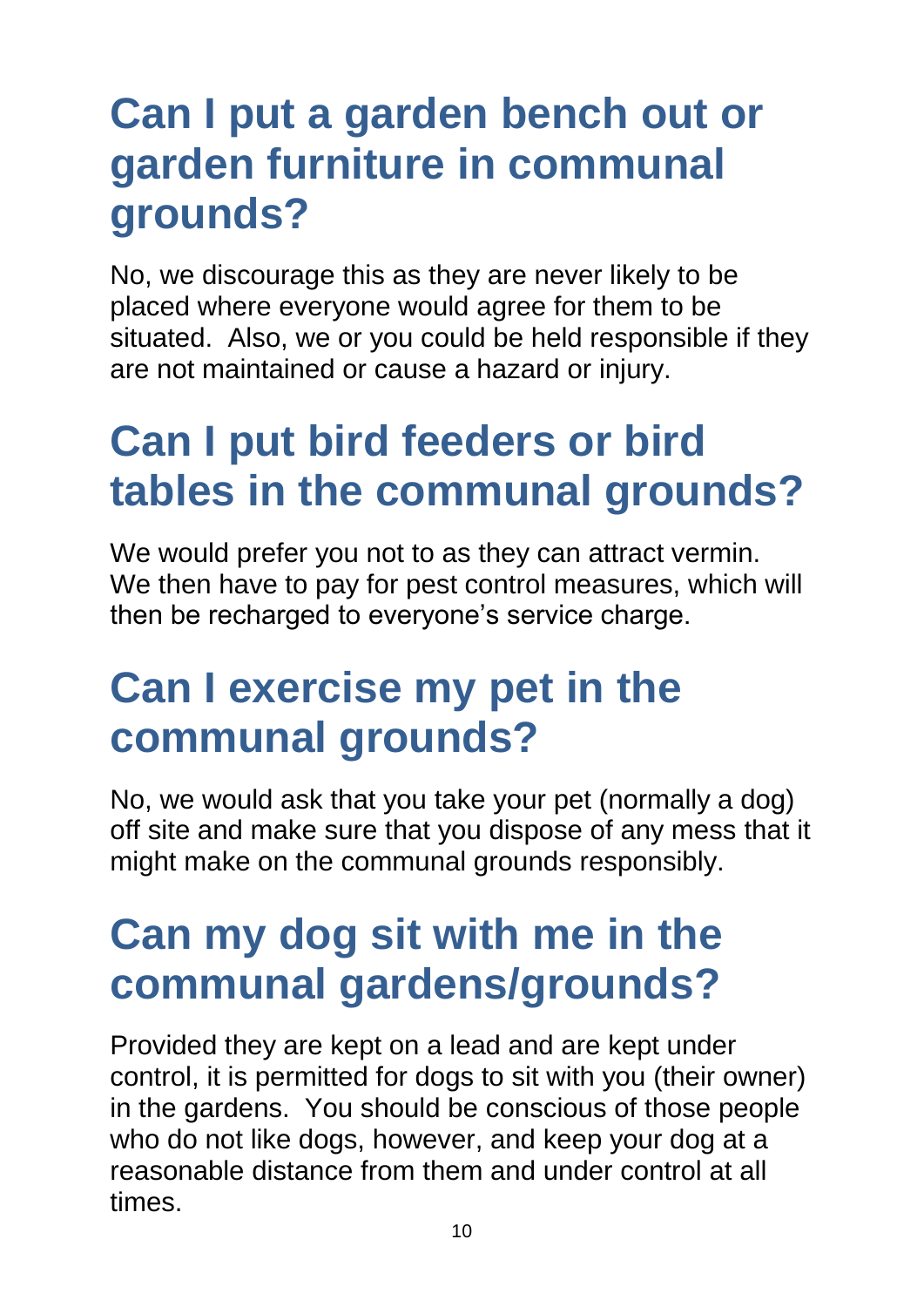### **Can I have a party in the communal gardens/grounds?**

You should ask our permission first and we will consider each case on its merits. However, we would use the same principle as we do for communal lounges, that political or religious events are not allowed and the party must be genuinely open for all residents to attend, for example a royal wedding party. This is because we cannot stop other residents using the communal lounges and communal grounds.

### **Can I adopt part of the communal grounds to do gardening or place items inthem?**

You will need to ask for our permission first and we will consider each request on its own merits. We do not wish to be killjoys, although our experience has taught us that the answer is likely to be 'no' as allowing areas to be taken over can cause friction with other neighbours and affects the long-term maintenance and costs of gardening. It can also have insurance implications if anyone hurts themselves when accessing the area that you have adopted. Plant pots can also cause a trip hazard.

### **Can I leave rubbish out?**

You should only leave rubbish out in designated areas and in the bins provided for that purpose. You will need to arrange to have other items collected and disposed of at your own expense. If you dump item in the communal areas or leave them in your garden for an unreasonable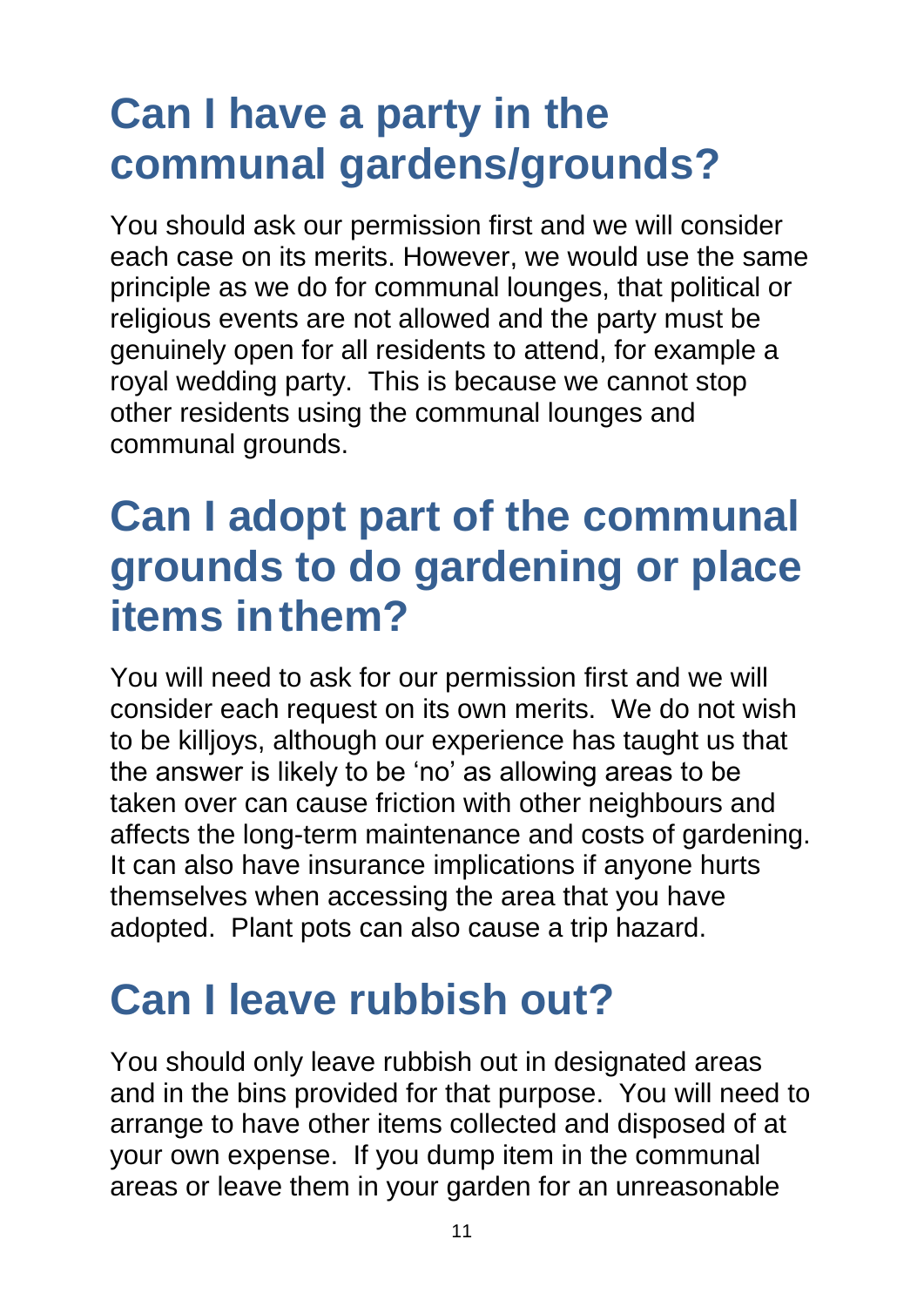length of time you will be in breach of your tenancy/lease and will also be recharged if we have to dispose of those items.

# **Can I use my neighbours' bins?**

No, unless you ask them first and they genuinely agree, ie they do not feel obliged or intimidated, etc, to say yes.

### **Can I trail electric cables across or use power tools within communal grounds?**

No, that is a health and safety hazard and must not happen. Please report any such incidents to us for us to investigate and take action.

#### **Can I install CCTV or operate a drone?**

If you install CCTV it must only cover your own property and not communal areas or neighbours' doors or gardens, etc. You must obtain a government licence to operate a drone and you should not record your neighbours' gardens or their activities in their own or our communal grounds.

Please see our separate leaflet on Closed Circuit Television (CCTV) and Drones, available either from the office upon request or downloadable from our website [\(www.sandbournehousingassociation.org.uk\)](http://www.sandbournehousingassociation.org.uk/).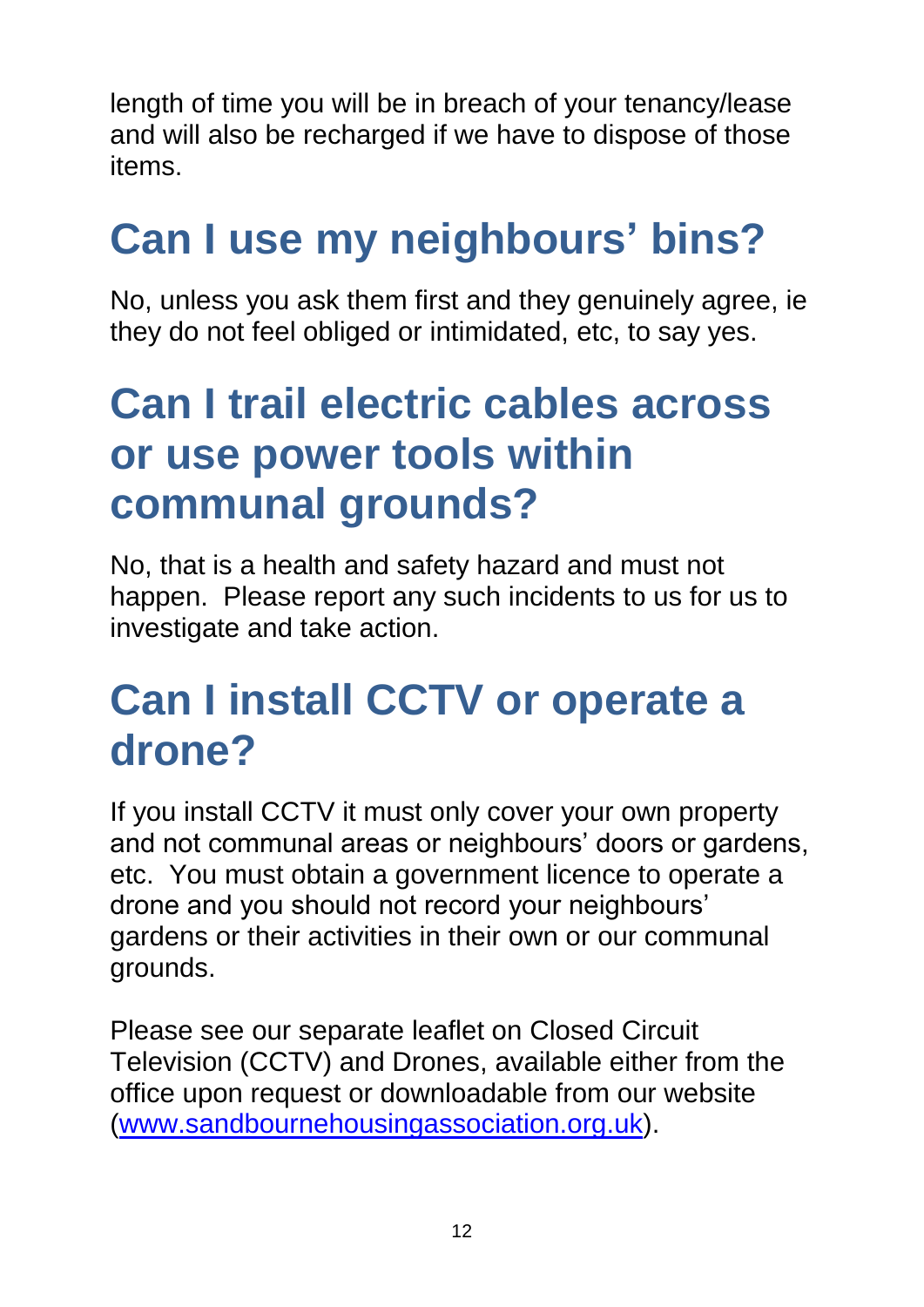### **Can I lean over into my neighbour's garden or take photos over the garden fence?**

We would not recommend that you do this as you could be invading their privacy which could ultimately result in a complaint being made to us.

### **Am I responsible for my guests and visitors?**

Yes, as the named tenant or leaseholder you are responsible within the terms of your tenancy or lease for their activities and conduct which may include damage, annoyance, nuisances, harassment or criminal activity.

If initially proven to our satisfaction, you will be in breach of your tenancy or lease conditions. We would then have to consider what reasonable and proportionate action we can and might take. This could be nothing, could be a warning letter or result in an injunction being sought against you. In the most serious cases possession proceedings could be brought against you which means you could be evicted from your home.

#### **What about the consequences of my actions?**

Please take care before acting. Damaging or killing or removing trees or shrubs that do not belong to you, including those in communal grounds owned and maintained by us, could also mean that you can be committing Criminal Damage or theft.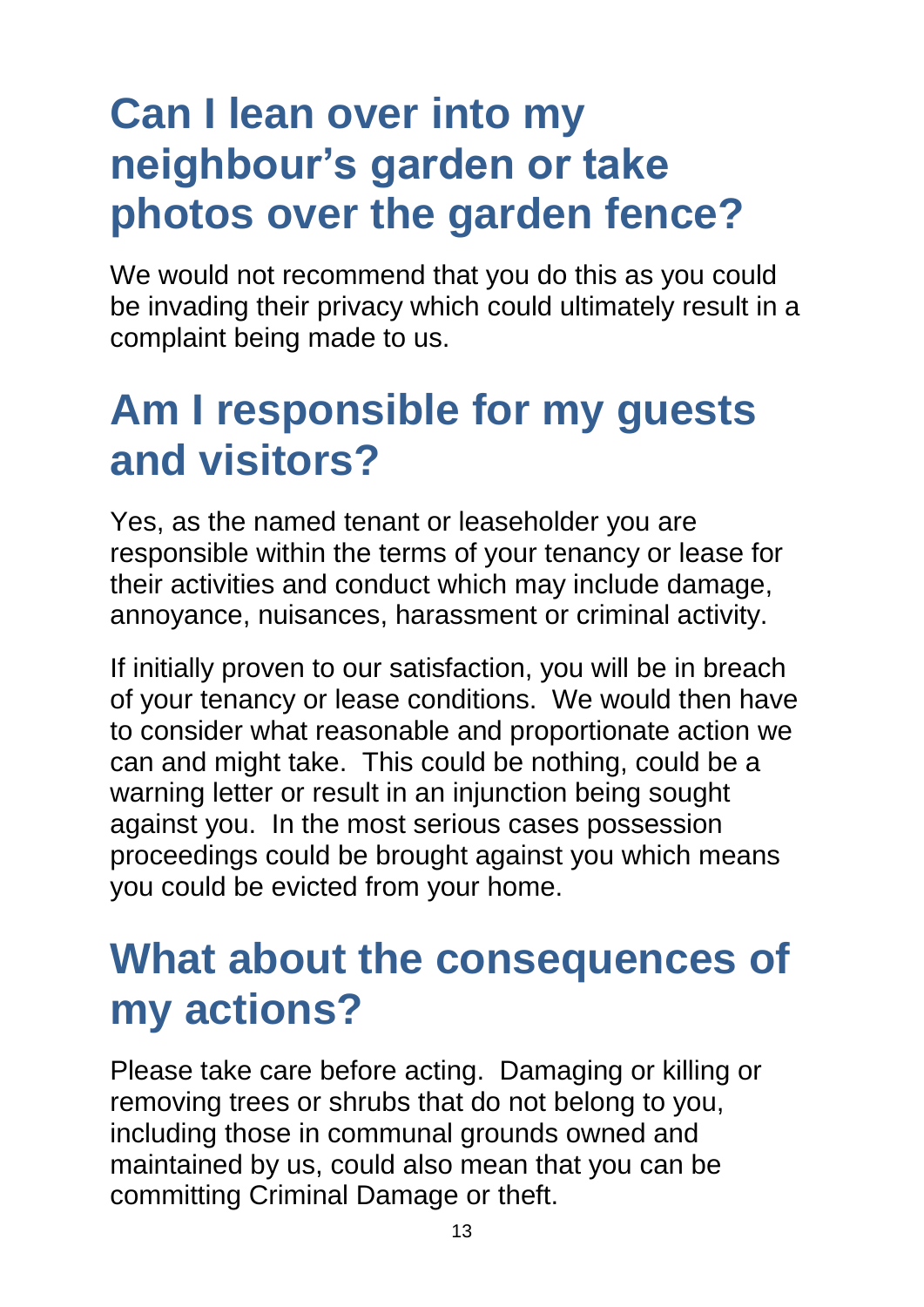People have been arrested, charged by the Police and convicted for theft or damaging their neighbour's or landlord's trees shrubs or possessions/property.

Moreover, any activity that you undertake might be likely to cause an annoyance or nuisance in the locality and is, therefore, technically a breach of your tenancy agreement.

We would have to consider each incident to determine if we should take action. We are unlikely to take action if we consider the incident to be a one-off or infrequent activity and not part of a pattern of behaviour or activity that would likely be an annoyance or nuisance in the locality.

#### **What is reasonable for someone to do or for me to complain about?**

Firstly, in all our dealing with issues raised we cannot normally take sides. We will need to consider both sides of any story first. Moreover, by law, as a landlord, we are required to act 'both reasonably and proportionately' to what the situation is. In other words, we must not over-react or automatically take someone's word over someone else's. If we were to take any matter to court for either an injunction or possession action, that is a test that the court would apply to the situation before it considered the matter any further.

There is a phrase frequently used in court and criminal law to help us make any judgement as to what we will or will not do. It denotes a hypothetical person in society who exercises 'average' care, skill, and judgment in conduct and who serves as a comparative standard for determining liability. In other words, would the 'average'